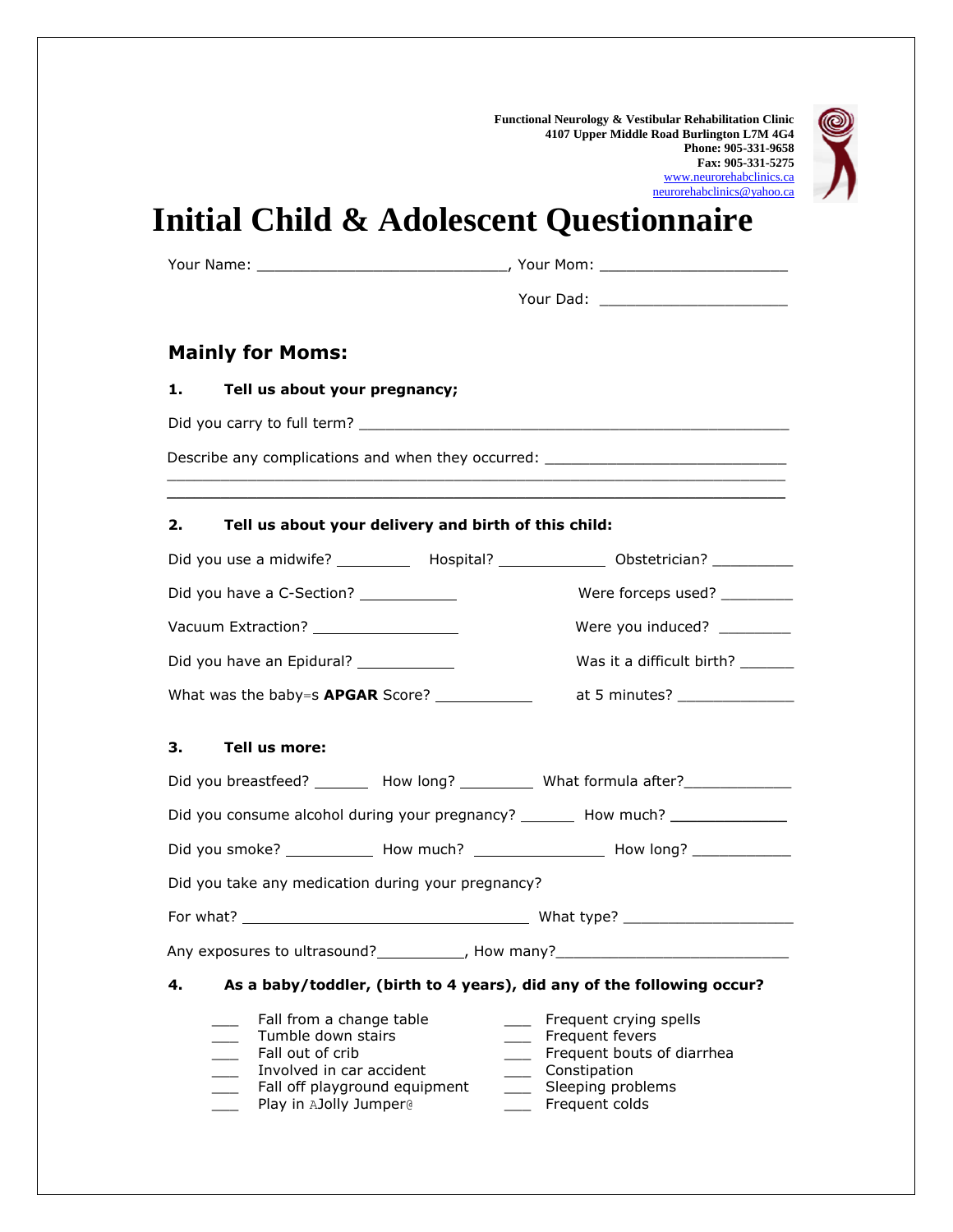| www.neurorehabclin<br>neurorehabclinics@yah<br>$\equiv$ Colic<br>Frequent ear infections<br>Tonsilitis<br>_ Did not gain weight<br>Reaction to vaccination<br>__ Other________________________<br>As a young child, (5-12 years), did any of the following occur?<br>Fall from a tree<br>____ Bed wetting<br>____ Hyperactivity/Autism<br>Fall of a bicycle<br>Fall of playground equipment<br>____ Learning difficulties<br>_____ Sports accident<br>____ Asthma<br>____ Car accident<br>____ Allergies<br>____ Leg/knee pains<br>Stomach pains<br><b>Scoliosis</b><br>_____ Other________________________<br>As a child or adolescent, has your child experienced any of the following:<br>___ Numbness in arms/hands ___ Foot/ankle/knee pains<br>Headaches<br>___ Arm/wrist pains ____ ____ Tingling in arms/legs<br>____ Dizziness<br>___ Sleeping problems<br>___ Neck/back pains<br>____ Ringing in ears<br>__ Shoulder pains<br>$\frac{1}{\sqrt{1-\frac{1}{2}}}$ Asthma<br>___ Allergies<br>___ Stomach problems<br>AGrowing Pains®<br>___ Hyperactivity<br>___ Weight gain/loss<br><sub>___</sub> Fatigue<br>__ Other __________<br>Which of the problems you have checked off is the worst? ____________<br>Is this problem: Constant ___, Intermittent ___, Occasional __, Cyclic ___<br>When it is at its worst, how does it make your child feel? ____________<br>What have you done about it that has NOT worked? _______________________________<br>What effect does this problem have of your child=s body functions? |    |  | 4107 Upper Middle Road Burlington L7M<br>Phone: 905-331<br>Fax: 905-331 |
|---------------------------------------------------------------------------------------------------------------------------------------------------------------------------------------------------------------------------------------------------------------------------------------------------------------------------------------------------------------------------------------------------------------------------------------------------------------------------------------------------------------------------------------------------------------------------------------------------------------------------------------------------------------------------------------------------------------------------------------------------------------------------------------------------------------------------------------------------------------------------------------------------------------------------------------------------------------------------------------------------------------------------------------------------------------------------------------------------------------------------------------------------------------------------------------------------------------------------------------------------------------------------------------------------------------------------------------------------------------------------------------------------------------------------------------------------------------------------------------------------------------------------------------|----|--|-------------------------------------------------------------------------|
|                                                                                                                                                                                                                                                                                                                                                                                                                                                                                                                                                                                                                                                                                                                                                                                                                                                                                                                                                                                                                                                                                                                                                                                                                                                                                                                                                                                                                                                                                                                                       |    |  |                                                                         |
|                                                                                                                                                                                                                                                                                                                                                                                                                                                                                                                                                                                                                                                                                                                                                                                                                                                                                                                                                                                                                                                                                                                                                                                                                                                                                                                                                                                                                                                                                                                                       |    |  |                                                                         |
|                                                                                                                                                                                                                                                                                                                                                                                                                                                                                                                                                                                                                                                                                                                                                                                                                                                                                                                                                                                                                                                                                                                                                                                                                                                                                                                                                                                                                                                                                                                                       |    |  |                                                                         |
|                                                                                                                                                                                                                                                                                                                                                                                                                                                                                                                                                                                                                                                                                                                                                                                                                                                                                                                                                                                                                                                                                                                                                                                                                                                                                                                                                                                                                                                                                                                                       |    |  |                                                                         |
|                                                                                                                                                                                                                                                                                                                                                                                                                                                                                                                                                                                                                                                                                                                                                                                                                                                                                                                                                                                                                                                                                                                                                                                                                                                                                                                                                                                                                                                                                                                                       |    |  |                                                                         |
|                                                                                                                                                                                                                                                                                                                                                                                                                                                                                                                                                                                                                                                                                                                                                                                                                                                                                                                                                                                                                                                                                                                                                                                                                                                                                                                                                                                                                                                                                                                                       | 5. |  |                                                                         |
|                                                                                                                                                                                                                                                                                                                                                                                                                                                                                                                                                                                                                                                                                                                                                                                                                                                                                                                                                                                                                                                                                                                                                                                                                                                                                                                                                                                                                                                                                                                                       |    |  |                                                                         |
|                                                                                                                                                                                                                                                                                                                                                                                                                                                                                                                                                                                                                                                                                                                                                                                                                                                                                                                                                                                                                                                                                                                                                                                                                                                                                                                                                                                                                                                                                                                                       |    |  |                                                                         |
|                                                                                                                                                                                                                                                                                                                                                                                                                                                                                                                                                                                                                                                                                                                                                                                                                                                                                                                                                                                                                                                                                                                                                                                                                                                                                                                                                                                                                                                                                                                                       |    |  |                                                                         |
|                                                                                                                                                                                                                                                                                                                                                                                                                                                                                                                                                                                                                                                                                                                                                                                                                                                                                                                                                                                                                                                                                                                                                                                                                                                                                                                                                                                                                                                                                                                                       |    |  |                                                                         |
|                                                                                                                                                                                                                                                                                                                                                                                                                                                                                                                                                                                                                                                                                                                                                                                                                                                                                                                                                                                                                                                                                                                                                                                                                                                                                                                                                                                                                                                                                                                                       |    |  |                                                                         |
|                                                                                                                                                                                                                                                                                                                                                                                                                                                                                                                                                                                                                                                                                                                                                                                                                                                                                                                                                                                                                                                                                                                                                                                                                                                                                                                                                                                                                                                                                                                                       |    |  |                                                                         |
|                                                                                                                                                                                                                                                                                                                                                                                                                                                                                                                                                                                                                                                                                                                                                                                                                                                                                                                                                                                                                                                                                                                                                                                                                                                                                                                                                                                                                                                                                                                                       |    |  |                                                                         |
|                                                                                                                                                                                                                                                                                                                                                                                                                                                                                                                                                                                                                                                                                                                                                                                                                                                                                                                                                                                                                                                                                                                                                                                                                                                                                                                                                                                                                                                                                                                                       |    |  |                                                                         |
|                                                                                                                                                                                                                                                                                                                                                                                                                                                                                                                                                                                                                                                                                                                                                                                                                                                                                                                                                                                                                                                                                                                                                                                                                                                                                                                                                                                                                                                                                                                                       |    |  |                                                                         |
|                                                                                                                                                                                                                                                                                                                                                                                                                                                                                                                                                                                                                                                                                                                                                                                                                                                                                                                                                                                                                                                                                                                                                                                                                                                                                                                                                                                                                                                                                                                                       |    |  |                                                                         |
|                                                                                                                                                                                                                                                                                                                                                                                                                                                                                                                                                                                                                                                                                                                                                                                                                                                                                                                                                                                                                                                                                                                                                                                                                                                                                                                                                                                                                                                                                                                                       |    |  |                                                                         |
|                                                                                                                                                                                                                                                                                                                                                                                                                                                                                                                                                                                                                                                                                                                                                                                                                                                                                                                                                                                                                                                                                                                                                                                                                                                                                                                                                                                                                                                                                                                                       | 6. |  |                                                                         |
|                                                                                                                                                                                                                                                                                                                                                                                                                                                                                                                                                                                                                                                                                                                                                                                                                                                                                                                                                                                                                                                                                                                                                                                                                                                                                                                                                                                                                                                                                                                                       |    |  |                                                                         |
|                                                                                                                                                                                                                                                                                                                                                                                                                                                                                                                                                                                                                                                                                                                                                                                                                                                                                                                                                                                                                                                                                                                                                                                                                                                                                                                                                                                                                                                                                                                                       |    |  |                                                                         |
|                                                                                                                                                                                                                                                                                                                                                                                                                                                                                                                                                                                                                                                                                                                                                                                                                                                                                                                                                                                                                                                                                                                                                                                                                                                                                                                                                                                                                                                                                                                                       |    |  |                                                                         |
|                                                                                                                                                                                                                                                                                                                                                                                                                                                                                                                                                                                                                                                                                                                                                                                                                                                                                                                                                                                                                                                                                                                                                                                                                                                                                                                                                                                                                                                                                                                                       |    |  |                                                                         |
|                                                                                                                                                                                                                                                                                                                                                                                                                                                                                                                                                                                                                                                                                                                                                                                                                                                                                                                                                                                                                                                                                                                                                                                                                                                                                                                                                                                                                                                                                                                                       |    |  |                                                                         |
|                                                                                                                                                                                                                                                                                                                                                                                                                                                                                                                                                                                                                                                                                                                                                                                                                                                                                                                                                                                                                                                                                                                                                                                                                                                                                                                                                                                                                                                                                                                                       |    |  |                                                                         |
|                                                                                                                                                                                                                                                                                                                                                                                                                                                                                                                                                                                                                                                                                                                                                                                                                                                                                                                                                                                                                                                                                                                                                                                                                                                                                                                                                                                                                                                                                                                                       |    |  |                                                                         |
|                                                                                                                                                                                                                                                                                                                                                                                                                                                                                                                                                                                                                                                                                                                                                                                                                                                                                                                                                                                                                                                                                                                                                                                                                                                                                                                                                                                                                                                                                                                                       |    |  |                                                                         |
|                                                                                                                                                                                                                                                                                                                                                                                                                                                                                                                                                                                                                                                                                                                                                                                                                                                                                                                                                                                                                                                                                                                                                                                                                                                                                                                                                                                                                                                                                                                                       | 8. |  |                                                                         |
|                                                                                                                                                                                                                                                                                                                                                                                                                                                                                                                                                                                                                                                                                                                                                                                                                                                                                                                                                                                                                                                                                                                                                                                                                                                                                                                                                                                                                                                                                                                                       |    |  |                                                                         |
|                                                                                                                                                                                                                                                                                                                                                                                                                                                                                                                                                                                                                                                                                                                                                                                                                                                                                                                                                                                                                                                                                                                                                                                                                                                                                                                                                                                                                                                                                                                                       | 9. |  |                                                                         |
|                                                                                                                                                                                                                                                                                                                                                                                                                                                                                                                                                                                                                                                                                                                                                                                                                                                                                                                                                                                                                                                                                                                                                                                                                                                                                                                                                                                                                                                                                                                                       |    |  |                                                                         |
|                                                                                                                                                                                                                                                                                                                                                                                                                                                                                                                                                                                                                                                                                                                                                                                                                                                                                                                                                                                                                                                                                                                                                                                                                                                                                                                                                                                                                                                                                                                                       |    |  |                                                                         |
|                                                                                                                                                                                                                                                                                                                                                                                                                                                                                                                                                                                                                                                                                                                                                                                                                                                                                                                                                                                                                                                                                                                                                                                                                                                                                                                                                                                                                                                                                                                                       |    |  |                                                                         |